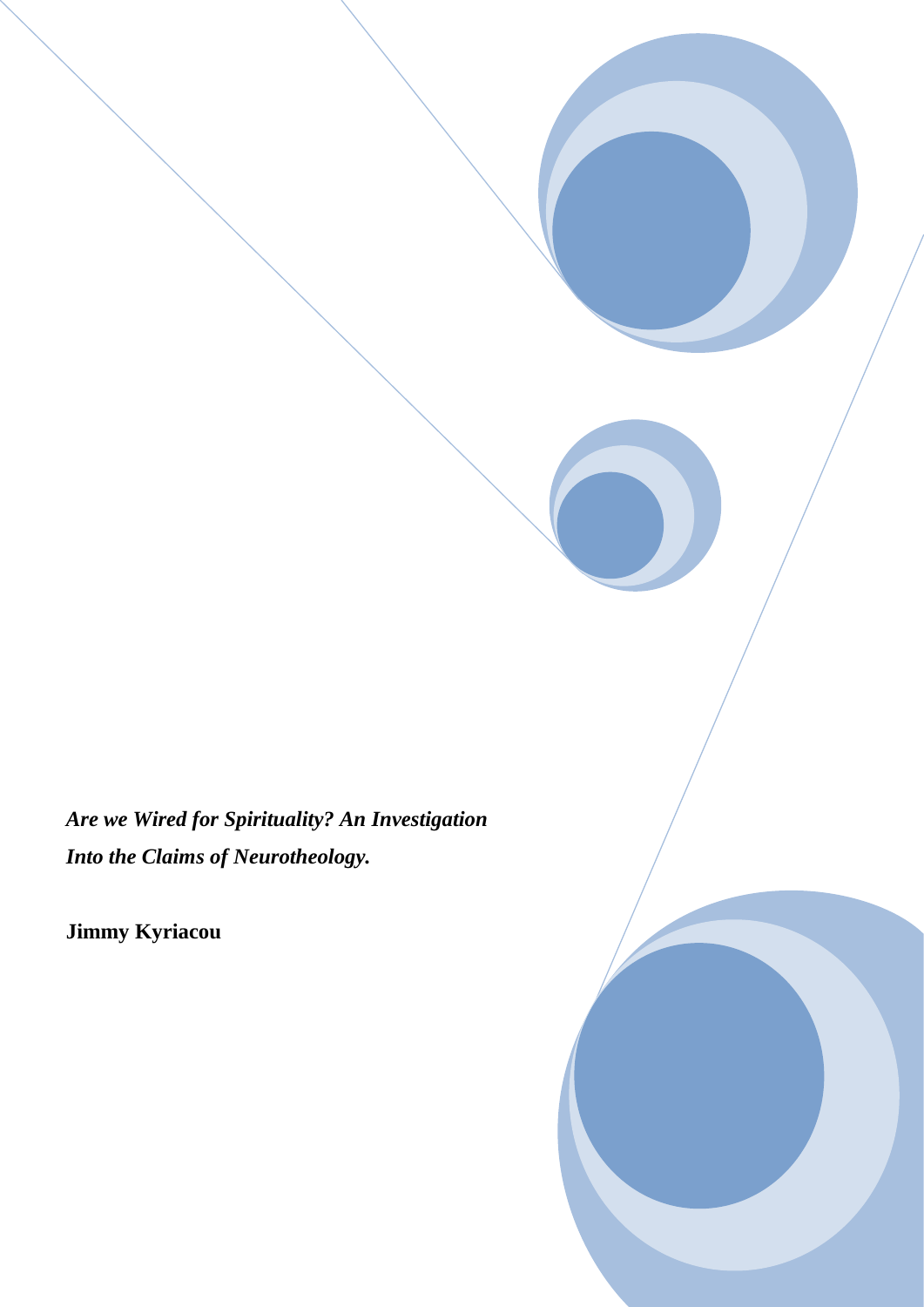# **Introduction**

What is Neurotheology? The Claims of Neurotheology The Different Perspectives in Neurotheology Explaining (Away) Religion? The "God" Part of the Brain The God Gene Phantoms in the Temporal Lobe? The God Helmet Why God Won't Go Away The Spiritual Brain Spiritual Evolution **Conclusion**

**Bibliography**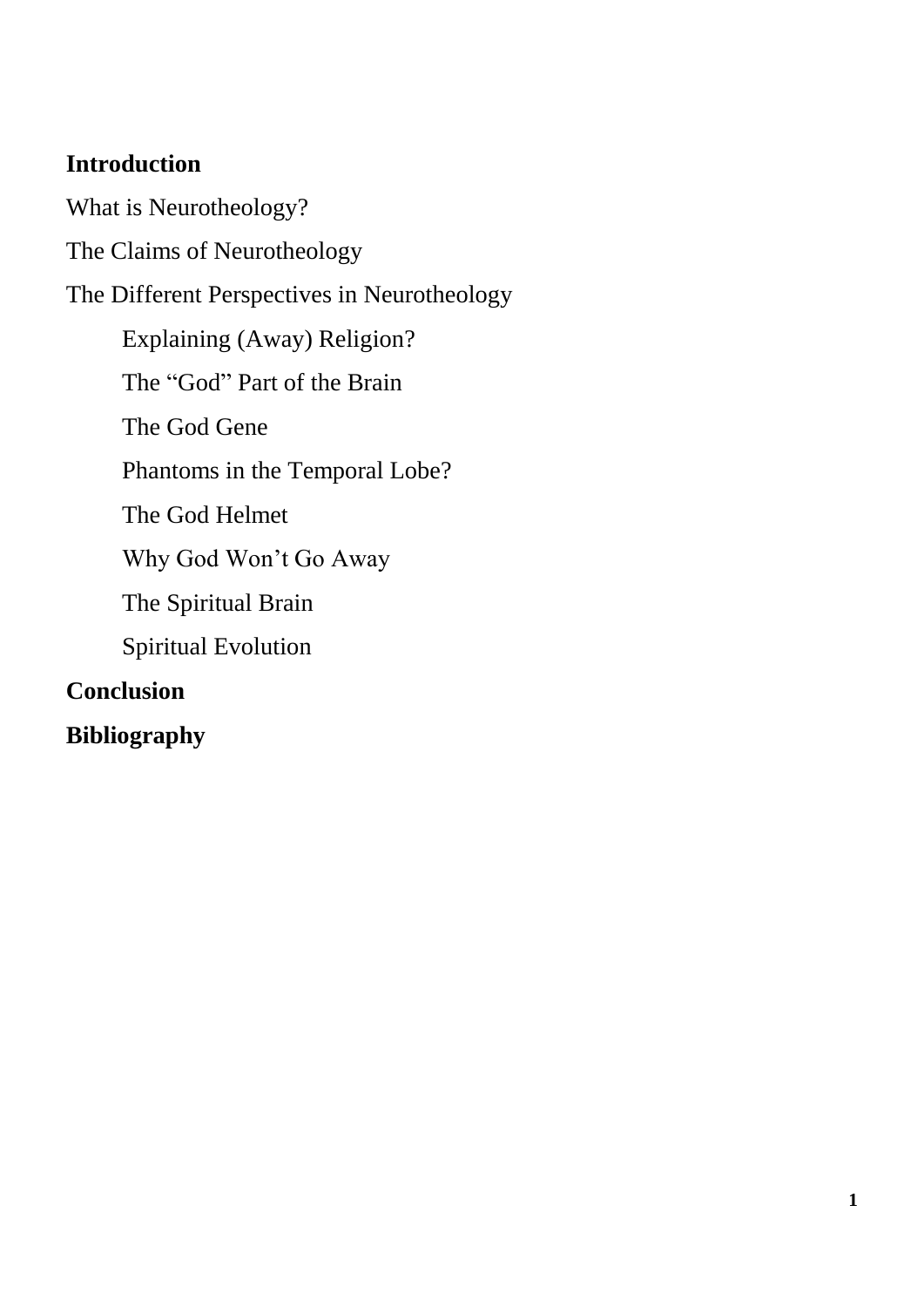## **Introduction**

"That's a question for a neurotheologian." "Meaning what?" He asked. "Somebody who thinks about people in terms, simultaneously, of the Clear light of the Void and the vegetative nervous system..." (Huxley: 1962).

This paper is an investigation into the field of neurotheology, a controversial field which has attracted criticism from both the scientific and religious community and which is often quite divided amongst its own practitioners. Regretfully, but not too unexpectedly, science has gotten entangled with ideology, as we shall see, with proponents on all sides of the spectrum using findings from the laboratory in support of their own philosophical positions. We will begin by exploring some definitions of the field and then move on to examine the claims made by the different scientists working in this area, before examining what conclusions we can draw for spirituality.

There is a broader question in the title which sets the frame and provides the context for the investigation into neurotheology and that is the question whether, and to what extent, we are 'wired for spirituality'. In other words, are we, in any sense, somehow predisposed towards the spiritual?

## **What is Neurotheology?**

Neurotheology, also known as spiritual neuroscience, is the study of correlations of neural phenomena with subjective experiences of spirituality and hypotheses to explain these phenomena. Proponents of neurotheology claim that there is a neurological and evolutionary basis for subjective experiences traditionally categorized as spiritual or religious ("Neurotheology," *Wikipedia: The Free Encyclopaedia*).

A number of distinctions are worth highlighting in this definition: Firstly, the term 'neurotheology' is often used interchangeably with the term 'spiritual neuroscience'. Secondly, neurotheology studies *correlations* between neural phenomena, i.e. brain processes, with subjective experiences of spirituality. Thirdly, we have the claim that there is a neurological and evolutionary basis for these experiences. It is in this third area that most of the controversy arises. While the correlations are a matter of factual evidence, the claims for what the correlations imply are subject to debate. We also note that the term 'spiritual experience' remains rather unspecified at this point.

Not everybody is open to the correlational study in the first place. Some scientists have called it 'quasiscientific' and question the validity of the endeavour (Feit 2003:1). Similarly, while some religious believers have expressed suspicion of any attempts to probe the neurobiology of belief, thinking that it was somehow irreverent, others have appealed to it in support of claims for the existence of the soul (Beauregard: 2008). In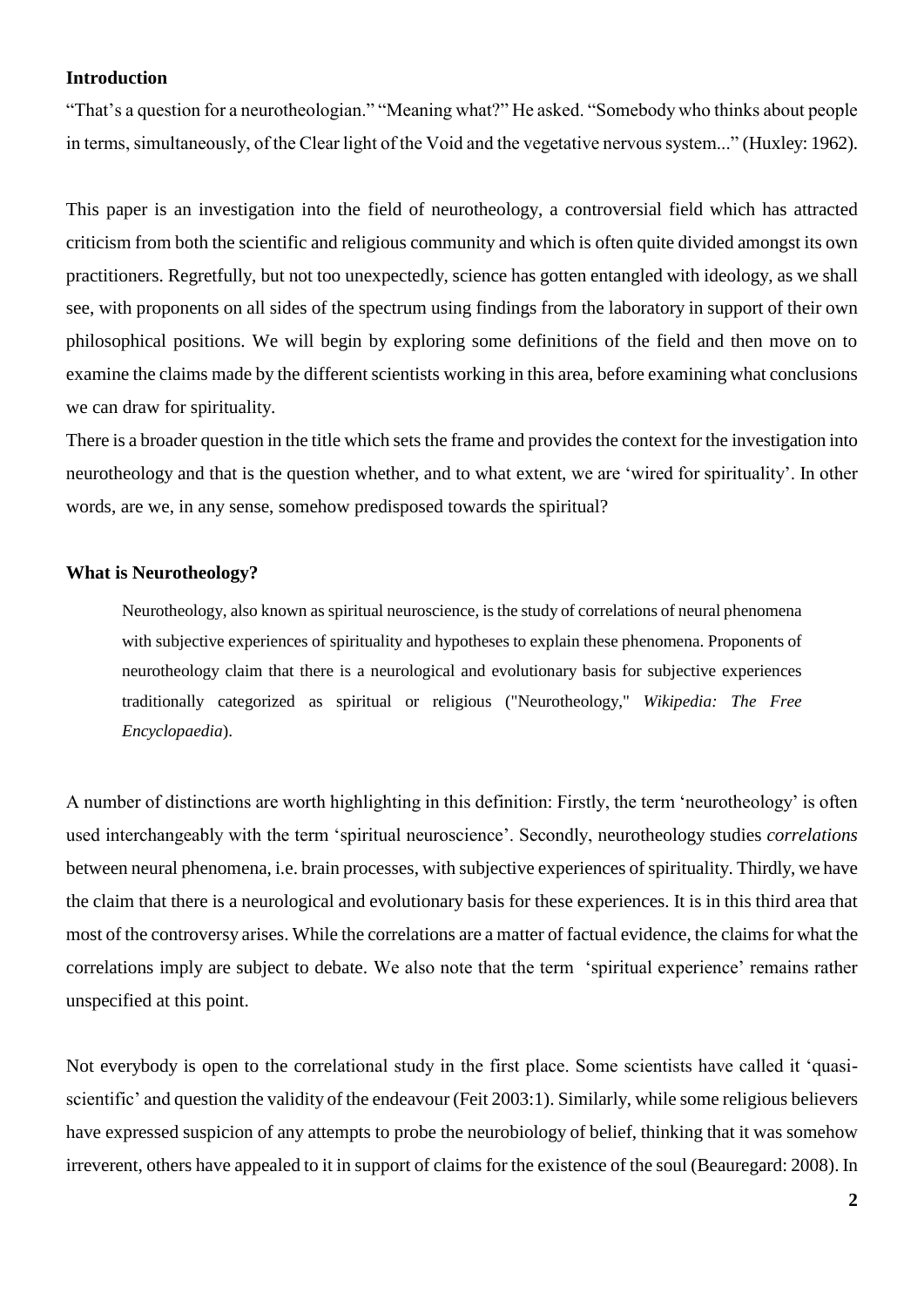addition, the Press, to a large extent, have 'had a field day' in publicising the various findings and claims in an often sensationalist manner. There is a great deal of potential for a balanced and sober approach to the field which tries to steer an authentic middle ground, allowing the facts to speak for themselves.

#### **The Claims of Neurotheology**

According to a recent article in the Newsweek Magazine,

Neurotheology is stalking bigger game than simply affirming that spiritual feelings leave neural footprints, too. By pinpointing the brain areas involved in spiritual experiences and tracing how such experiences arise, the scientists hope to learn whether anyone can have such experiences, and why spiritual experiences have the qualities they do (Begley 2001:3).

These are noble and worthwhile questions; if we can understand how spiritual experiences take place then our spiritual lives would be enhanced and our practices of spiritual formation vastly enriched. Few, surely, could argue with such a treasure. The issue, however, is not so simple. In his review of the book, *The Spiritual Brain*, by Mario Beauregard and Denyse O'Leary, Bryan Appleyard has stated:

Neuroscience is a combat zone. It is here, in the human brain, that the final conflict between materialism and, to invent a word, soulism is being fought. For materialists, the outcome is not in doubt. Our minds, ourselves, our awareness are merely the outcome of the electrical activity of the few pounds of hyperconnected matter between our ears. All claims to the contrary are wishful thinking or superstitious remnants (Appleyard 2007:1).

Thus we come to the crux of the controversy surrounding neurotheology: writers committed to a materialist ontology and a reductive approach to the mind are arguing not only for neural correlates to spiritual experience but are wanting to eliminate spirituality entirely by arguing that these experienced are *caused* by the brain in some manner. Candidates for this causal mechanism vary from evolutionary adaptations to genetic mechanisms, brain modules or circuits of various descriptions, temporal lobe discharges related to temporal lobe epilepsy (TLE) etc. It will be argued in this paper that these writers have made an unjustified leap from correlation to causation. Some religious believers have made the opposite mistake; pointing out that none of these arguments is sufficient to explain spirituality, they want to argue that the only sufficient explanation, therefore, is that these neural phenomena must be pointing to an authentic source of the experiences, namely God and / or the soul.

The challenge for both extremes is pointed out by science writer George Johnson:

In the neurological search for the spiritual, there is no shortage of data. But pile it as high as you like, and you're left staring across the same divide. Depending on your predisposition, you can interpret all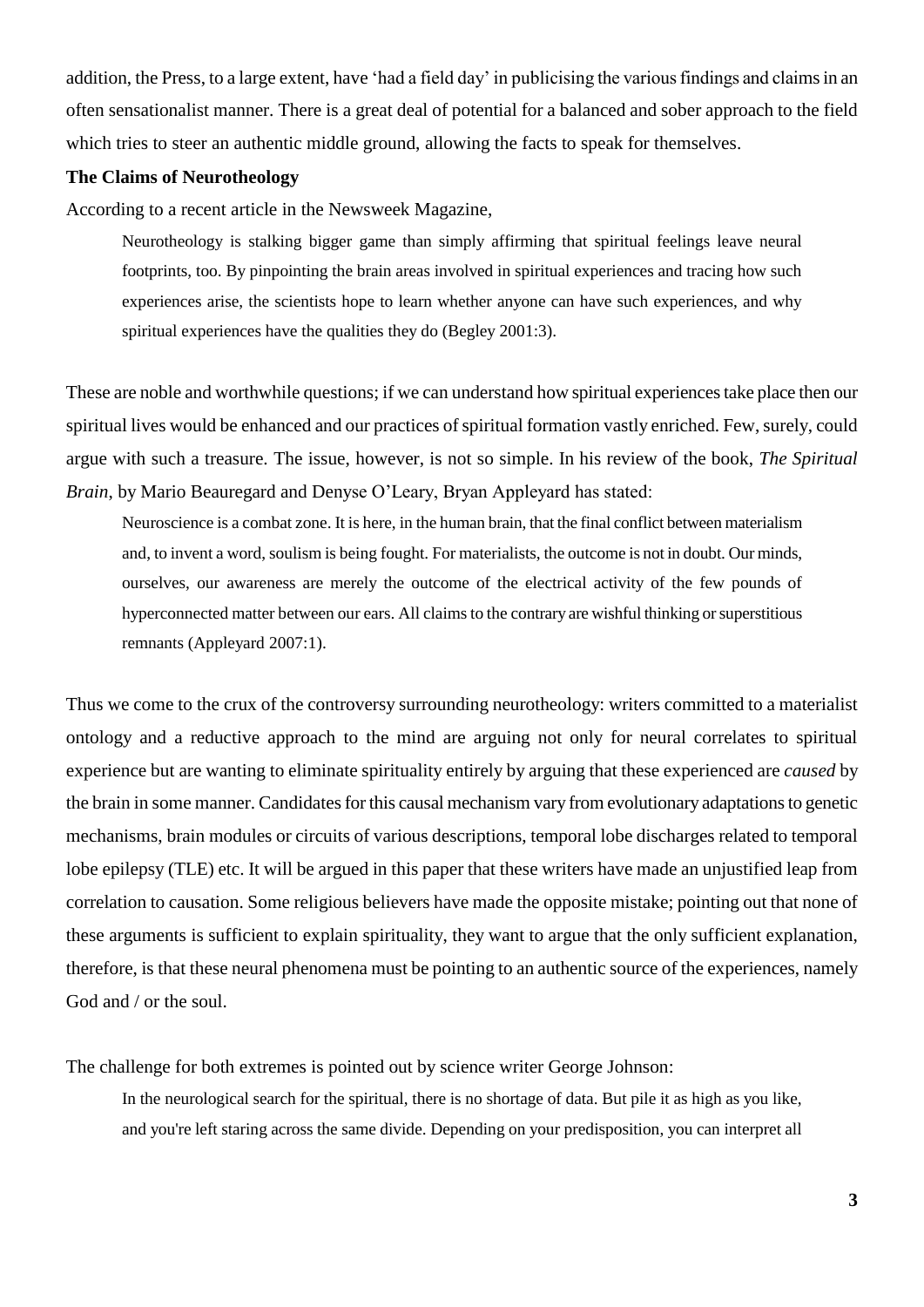these experiments in two different ways. The believers take them as scientific evidence for the reality of their visions, while the atheists claim more proof that God is all in your head. (Johnson 2007:1 )

In the pages ahead, we will examine some of the leading theories and different perspectives in spiritual neuroscience in order to see what we can justifiably infer on the broader question, 'are we wired for spirituality'?

## **Explaining (Away) Religion?**

―In *The Mystical Mind* (Fortress Press, Minneapolis, 1999, p.4), Newberg and D'Aquila credited the scholar James Ashbrook with introducing the term *neurotheology* in 1984. In fact, Aldous Huxley used it more than twenty years earlier in his utopian novel *Island* (Harper & Row, New York, 1962, p.144)" (Horgan 2003:74). While the origins of the term 'neurotheology' go back to 1962, it only came into its contemporary usage in the last two decades, with the development of sophisticated brain scanning technologies such as functional magnetic resonance imaging (fMRI) and computer assisted tomography (CAT) scans, which allowed fairly accurate observations of the brain in action without the need for invasive and potentially dangerous surgical procedures. It was only a question of time before researchers began to wonder what might be going on in the brain during spiritual experiences such as prayer or meditation.

According to Beauregard and his colleagues, "[e]volutionary psychology is the theoretical background of *neurotheology*, which "analyses the biological basis of spirituality" and "deals with the evolutionary basis for subjective experiences traditionally categorised as spiritual" (Beauregard 2008:208). Thus an early researcher such as Pascal Boyer started off with rather modest claims about what evolutionary science could say about religion. In his way of thinking, we acquire religious concepts in the same way that we acquire a disposition for the cold or for music appreciation, as a result of prior evolutionary developments which had other functions.

Our minds are prepared because natural selection gave us a very special kind of mind, with particular dispositions ... Does this mean that religion is 'innate' and 'in the genes'? I – and most people interested in the evolution of the human mind – think that the question is in fact meaningless and that it is important to understand why ... Having a normal human brain does not imply that you have religion. All it implies is that you can acquire it, which is very different" (Boyer 2001: 4-5).

Nevertheless, around the same time, other thinkers were already laying the foundation for the more specific and daring claims which were to follow.

Vilayanur Ramachandran, director of the Centre for Brain and Cognition at the University of California at San Diego, raised the stakes by suggesting that his 1997 study had discovered a "God spot (or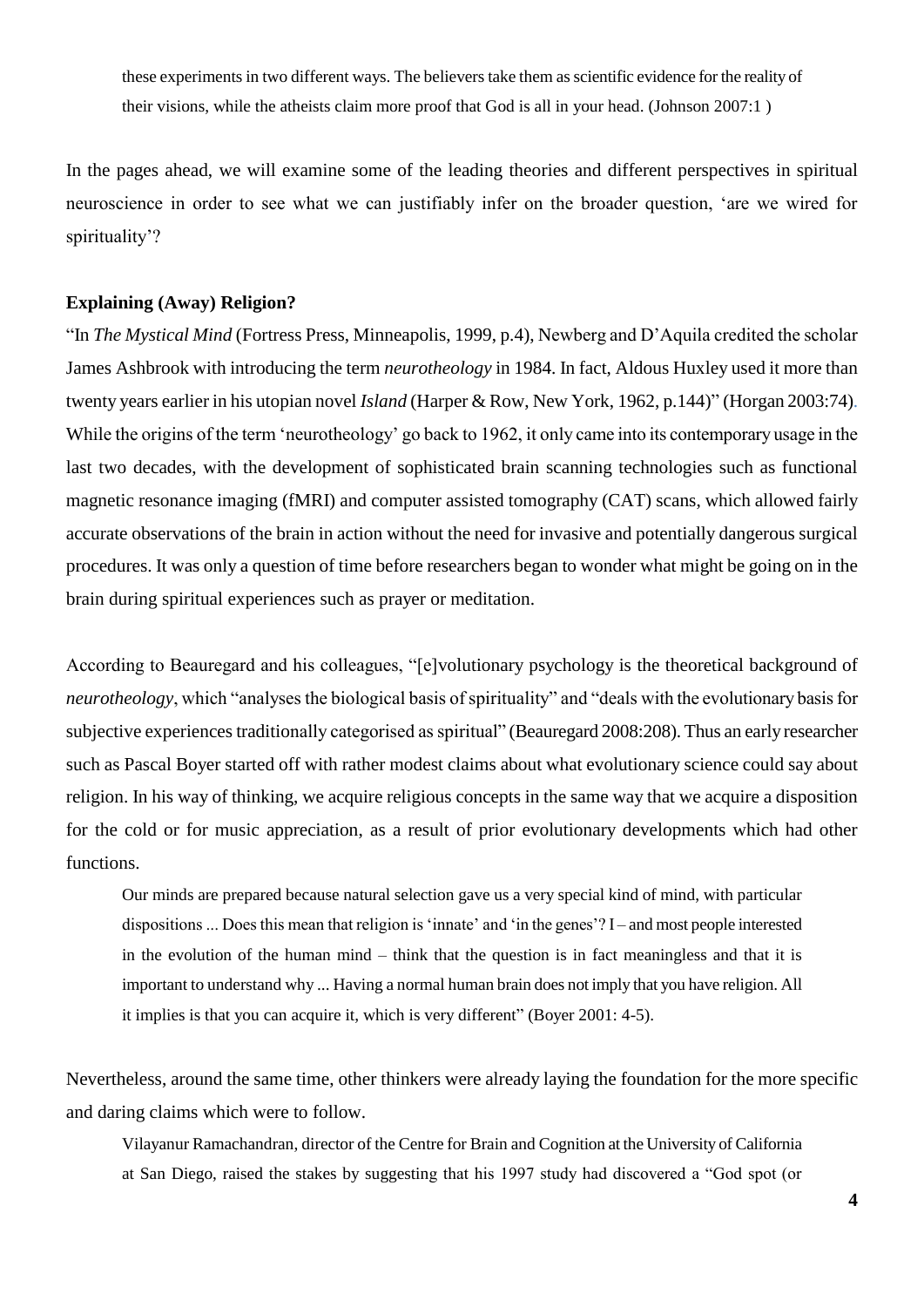module)" in the brain that could underpin an evolutionary instinct to believe in religion. Popular media, the scientific community, and the academy have been attracted to this idea that religious belief was somehow "hardwired" into the human brain in such a module (Beauregard 2008:35).

While on the one hand Ramachandran has conceded that some of his proposals constitute "skating on thin ice", he has nevertheless gone on to argue, in his BBC Reith Lectures, for a quite reductionist approach. ―Even though it is common knowledge these days, it never ceases to amaze me that all the richness of our mental life – our religious sentiments and even what each of us regards as his own intimate private self – is simply the activity of specks of jelly in your head, in your brain. There is nothing else" (Beauregard 2008:58). However, despite Ramachandran's assurances of 'common knowledge', even if a so-called "God spot" were to be found, reduction of the 'richness of mental life' merely to 'specks of jelly' would still be entirely unwarranted.

We will consider the various claims for this "God spot (or module)" in a later section. Also around the same time 'the New Atheism', as it has been dubbed, represented by thinkers such as Richard Dawkins, and Daniel Dennett, was coming to the fore. Thus in *The Selfish Gene* Dawkins asserted:

The survival value of the god meme in the meme pool results from its great psychological appeal. It provides a superficially plausible answer to deep and troubling questions about existence. It suggests that injustices in the world may be rectified in the next. The "everlasting arms" hold out a cushion against our own inadequacies which, like a doctor's placebo, is none the less effective for being imaginary (Dawkins 1989: 193).

# **The "God" Part of the Brain**

Fellow outspoken atheist Matthew Alper, picking up on both Ramachandran and Dawkins, is more explicit than either of his predecessors and in his book *The "God" Part of the Brain* argues that religion is a genetically acquired trait. As he puts it; "Wouldn't the fact that all human cultures, no matter how isolated, have believed in the existence of a spiritual realm suggest that such a perception must constitute an inherent characteristic of our species, that is, a genetically inherited trait?" (Alper 2001: 67) It is important to stress that at this stage Alper is providing a philosophical argument. He asks a question, pointing to the widespread pervasiveness over time of religious beliefs and says that it is ‗suggestive'. He draws on Ramachandran and Dawkins and looks forward to a future bio-theology or geno-theology which will confirm his argument. Unfortunately for Alper, however, there are many other explanations for why people believe what they do. We have seen that Boyer provides one example. Another more obvious one may be that the object of belief has some actual basis in reality. It is at least as plausible to argue that it does as to say that it is 'simply' a genetically inherited trait. But what if such a genetic basis could be found? This brings us to the work of Dean Hamer and the story of *The God Gene.*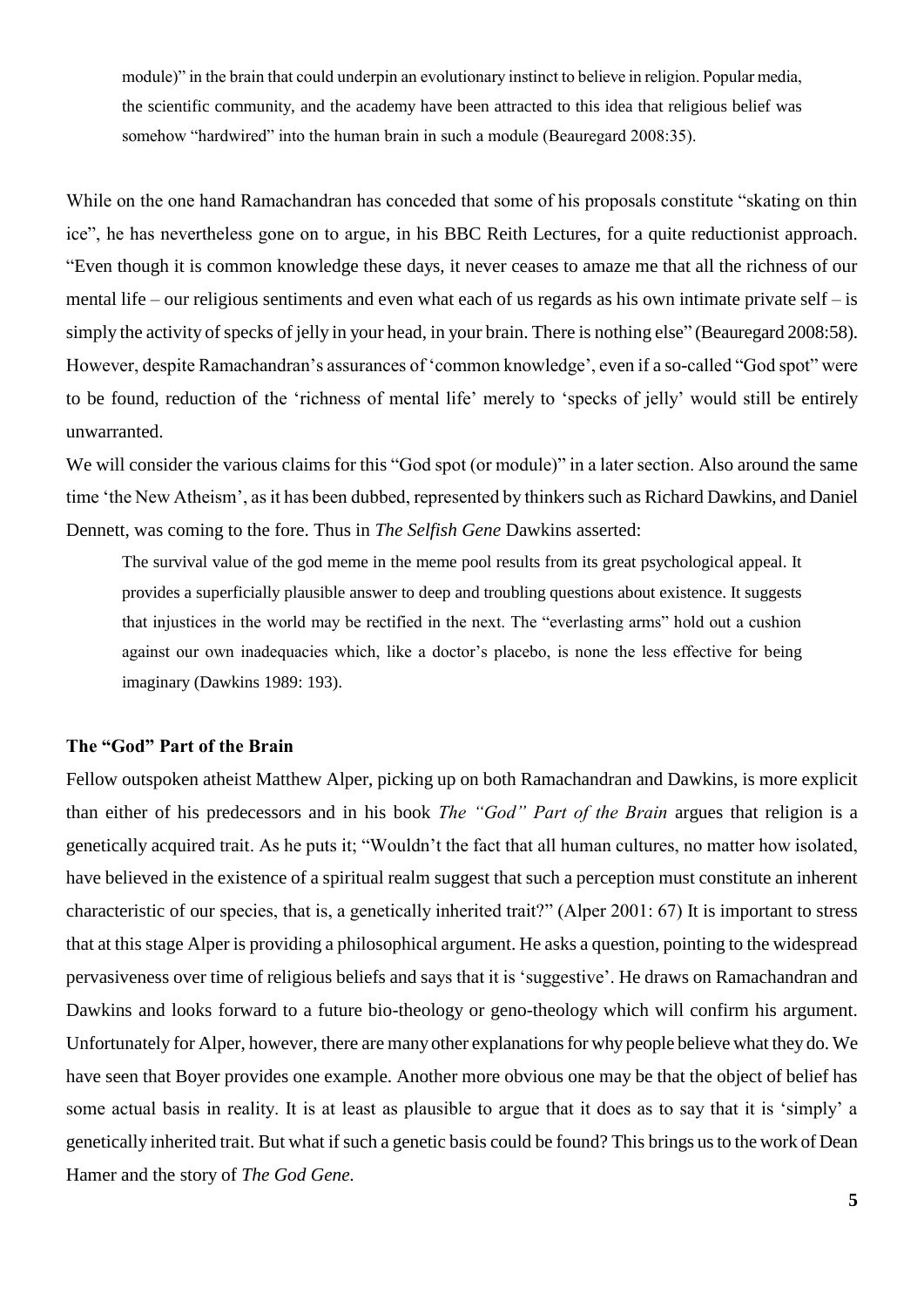## **The God Gene**

Hamer starts from a simple premise: "Spirituality comes from within. The kernel must be there from the start. It must be part of their genes" (Hamer 2004:49). He then also places his philosophical cards on the table:

By a scientific explanation, I mean one that can be expressed in terms of the basic principles of chemistry and physics. Proponents of this view often are called 'materialists' because they believe that all mental processes can ultimately be accounted for by a few basic physical laws. Most scientists, including myself, are materialists (Hamer2004: 94).

What Hamer does not point out however is that not all scientific explanations are necessarily limited to physics and chemistry. There are biological explanations for example, and new sciences such as complexity theory and emergence challenge simple-minded reductive approaches. The reduction of all of the sciences to physics and of all phenomena to matter is far from settled even among rigorous scientists. Furthermore, there are levels of explanation beyond the scientific such as social, cultural and religious which may need to be considered. Be that as it may, what evidence has Hamer actually uncovered?

The basic idea behind Hamer's work is that self-transcendence is an adaptive trait (a trait that promotes survival and the ability to produce fertile offspring). As such, he sought it in a gene that we inherit because it is useful. He studied nine genes that promote the production of brain chemicals called monoamines – including serotonin, norepinephrine and dopamine. These chemicals regulate mood as well as motivation. Monoamines are the chemicals that antidepressants attempt to control. He argues that a variation in a gene known as VMAT2 (vesicular monoamine transporter) is the "God gene" responsible for coding this adaptive trait (Bearegard 2008: 50).

While Hamer's book was warmly reviewed by the media, fellow scientists have been rather critical.

At one end of the spectrum, physicist and science writer Chet Raymo, who makes it clear that he would *like* to believe Hamer's thesis, pronounces it "frail" and hopes others will defend it better. Science writer Carl Zimmer suggests that VMAT2 is best titled "A Gene That Accounts for Less than One Percent of the Variance Found in Scores on Psychological Questionnaires Designed to Measure a Factor Called Self-Transcendence, Which Can Signify Everything From Belonging to the Green Party to Believing in ESP, According to One Unpublished, Unreplicated Study." At the far end of the negative spectrum, science writer John Horgan bluntly asks, "Given the track record of behavioural geneticists in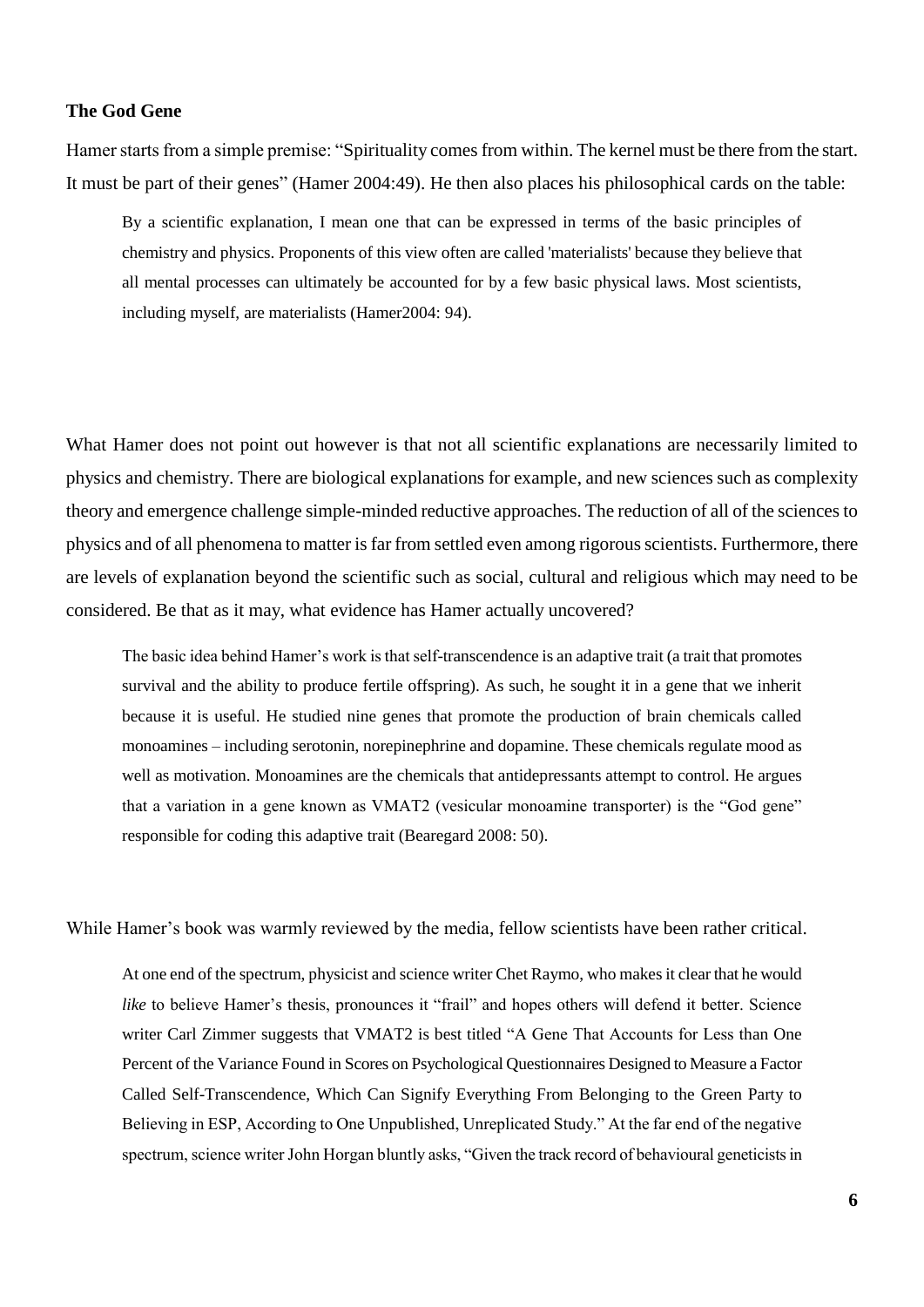general, and Dean Hamer in particular, why does anyone still take their claims seriously?" (Beauregard: 52)

Coming from the complete opposite side of the spectrum, Beauregard and his colleagues argue for a 'nonmaterialist' theory of the mind. While we are still to consider their critiques of Ramachandran, Alper, Hamer and others, regretfully the argument fails on a number of significant grounds. They begin by making a very important, and quite correct, disclaimer.

The external reality of God cannot be directly proven or disproven by studying what happens to people's brains when they have mystical experiences. Demonstrating that specific brain states are associated with spiritual/mystical experiences neither shows that such experiences are "nothing but" brain states nor proves that God exists. It shows only that it is reasonable to believe that mystics do contact a power outside themselves. (Beauregard 2008:38).

While the premises are quite correct, we have to take issue with their conclusion. The correlation of brain states with spiritual experience does not show that they are 'nothing but' brain states, but neither does it show that the mystics' belief in a power outside themselves is reasonable either. It merely suggests that such an outside power is possible; we shall have to look elsewhere for reasonable grounds of belief. Beauregard and his colleagues have succumbed to the unfortunate tendency of Intellectual Design theorists to go from the failure of scientific explanations to prove something, e.g. consciousness to arguing that this shows that the soul must exist (i.e. it must have been designed). This is the 'God of the Gaps' fallacy that materialists have been so quick to point out. Furthermore, in not specifying what they mean by 'the soul' or what specifically they mean by a non-materialist theory of the mind (other than that it is not material), an otherwise very useful argument ends up severely compromised. Be that as it may, we shall later examine their research on the neuroscience of spirituality.

#### **Phantoms in the Temporal Lobe?**

We turn now to two researchers who, like Ramachandran, believe that spiritual experiences are linked to the temporal lobe and that temporal lobe epilepsy (TLE) may be a key trigger of the mystical.

In an influential 1997 paper, University of California neurologists Jeffrey Saver and John Rabin claimed that the limbic system of the brain – a system that lies within reach of the temporal lobes and functions as a medium for emotions – plays a pivotal role in RSMEs [religious, spiritual and mystical experiences]... In their journal article, Saver and Rabin also discuss a distinctive type of religion-prone personality, called a "temporal-lobe personality," that they associate with temporal-lobe epilepsy. This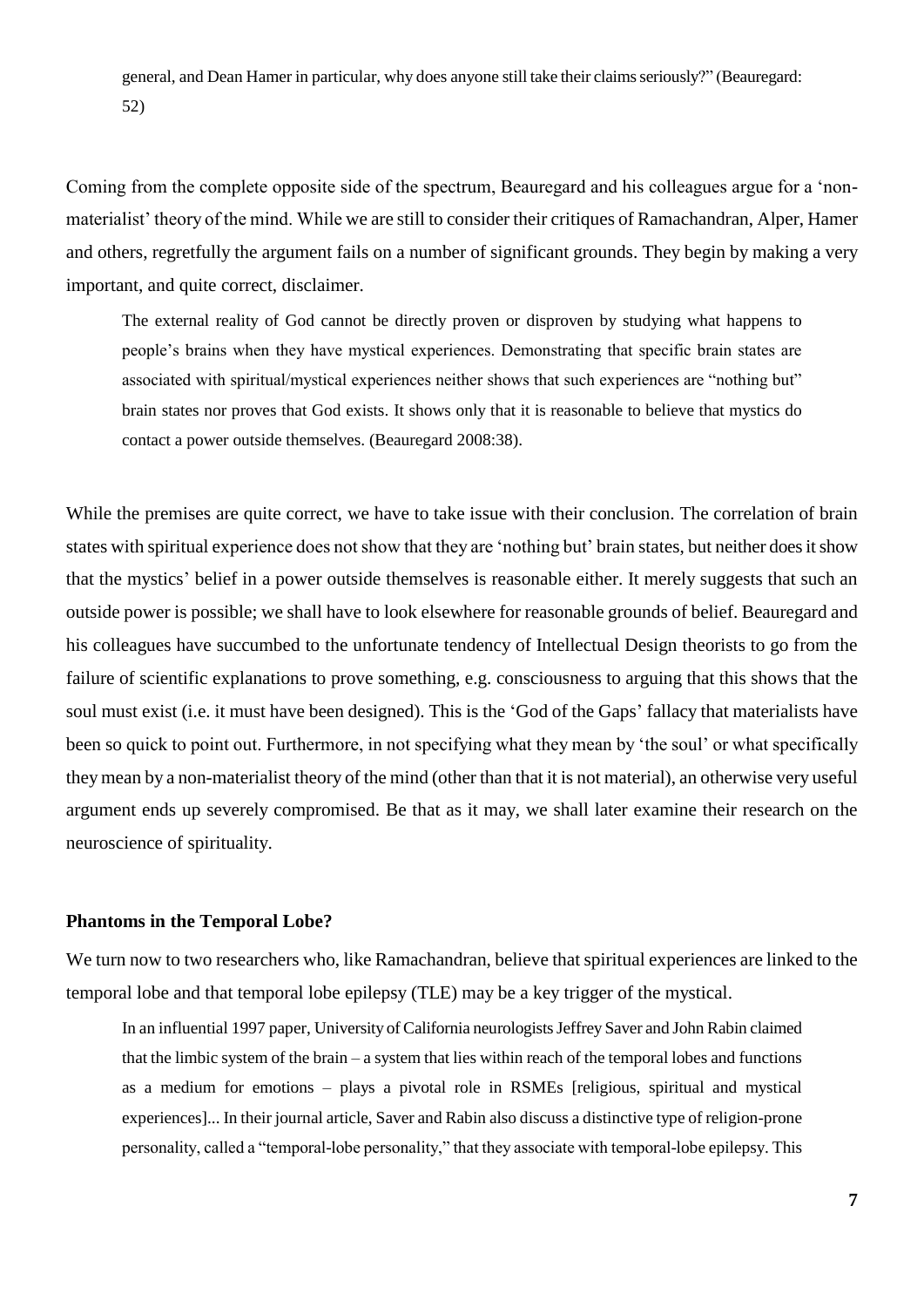form of epilepsy can affect the limbic system. Saver and Rabin propose that many great religious figures of the past may have displayed symptoms of TLE. (Beauregard 2008: 60-61).

In Ramachandran's earlier research he had argued that some twenty-five percent his research- subjects reported a spiritual experience associated with the onset of an epileptic seizure. Saver and Rabin extend the argument to the functions of the nearby limbic system, They argue that the disruption of the normal function of the limbic system in temporal-lobe-epilepsy of tasks such as maintaining one's sense-of-self and gauging the significance of one's ordinary surroundings are factors contributing to RSMEs.

Let us, for the sake of argument, accept Ramachandra's percentage. There are still many reasons why a person in the midst of an epileptic seizure might find their thoughts turning to spiritual themes, as they do in many other situations of extreme stress or danger. For the conclusions to have any validity Ramachandran and his colleagues would have to explain why *only* twenty-five percent of the subjects have a spiritual experience and not all of them. Furthermore, and more importantly, what is the evidence, from neuroscience, that all of the many other people who have a spiritual experience, however defined, have anything remotely resembling temporal-lobe disruptions? Similarly, their historical claims are something of a leap.

According to Beauregard: "Indeed, it is safe to say that (1) most people who have RSMEs, are not epileptics; and (2) very few epileptics report RSMEs during seizures. If epilepsy really produced RSMEs, all or most epileptics would have them. Clearly, epilepsy simply does not play the role that Saver and Rabin have suggested" (Beauregard 2008: 71).

Beauregard and his colleagues have done their own studies of the brains of Carmelite nuns in prayer. They have concluded that the temporal-lobe-epilepsy hypothesis is groundless and have also gone on to distinguish RSMEs from merely emotional states by contrasting the mystical experiences from the brain profile of remembering autobiographical material (Beauregard 2008: 274).

#### **The God Helmet**

This brings us to what has come to be called 'the strange case of the God helmet'.

In a study published in *Journal of Nervous and Mental Disorders* (2002), Persinger and Faye Healey reported that under double-blind conditions they had exposed forty-eight right-handed university students (twenty-four men and twenty-four women) to weak (100nT to 1µT) complex pulsed magnetic fields. The fields chosen were not much stronger than the ones a computer monitor or a cell phone would generate ... Two-thirds of the subjects a sensed presence under the influence of the magnetic fields. But 33 percent of the control (sham-field) group reported a sensed presence too. In other words,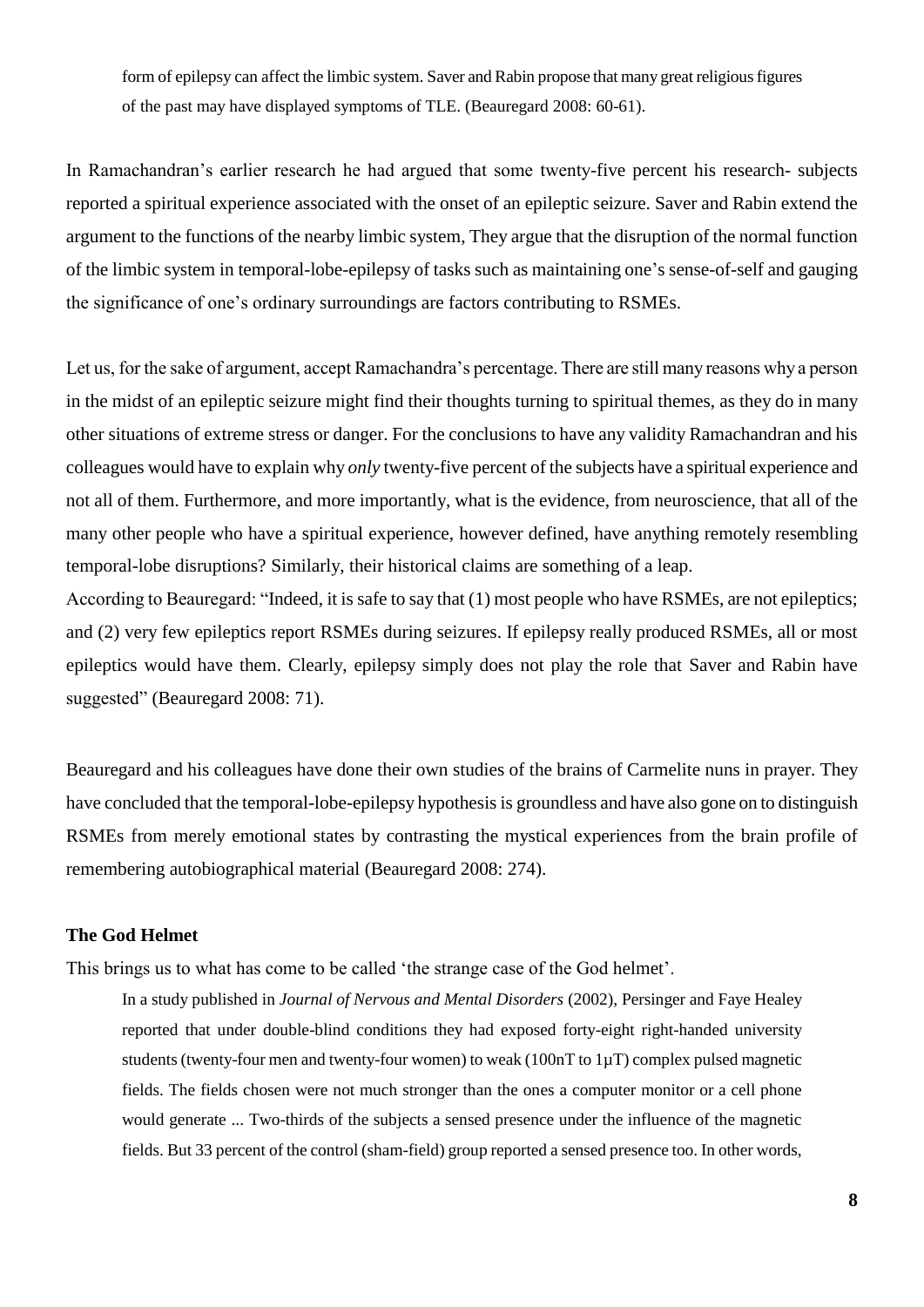Persinger found that twice as many subjects reported a sensed presence under the magnetic field as those who reported one without a magnetic field. (Beauregard 2008: 83)

Persinger and his colleagues have gone on to test their devise on over a thousand people. While many of them have reported strange and sometimes terrifying experiences, many of them (including atheist writer Richard Dawkins) reported experiencing nothing at all. There is even reportedly a commercial version of the God helmet, marketed to assist people in their spiritual quest. Significantly, the electromagnetic pulses are applied to the same area that Ramachandran, Saver and Rabin hypothesise as the seat of the action, namely, the left temporal lobe. Some attempts to duplicate Persinger's results have failed but he has stood by his findings. Naturally the media have once again tended to sensationalise the findings (Beauregard 2008: 86-89).

Underlying Persinger's work is his conviction that anomalous electromagnetic fluctuations – produced by solar flares, seismic activity, radio and microwave transmissions, electrical devices, and other external sources, or originating in the brain itself – can trigger disturbances resembling epileptic seizures. These "microseizures", he proposes, generate a wide range of altered states, including religious and mystical visions, out-of-body experiences, and even alien-abduction episodes (Horgan 2003:91).

Once again we can make the following distinction: a relationship between electromagnetic fields of whatever nature and spiritual experiences may well be a genuine correlation. What this means in terms of causal mechanisms and reductive explanations is another matter altogether. Religious practitioners of all faiths have used chanting, fasting, incense, sounds and the seasons, even the hours of the day, to regulate their state of mind for the best receptivity to the energies of the spirit. We should not be surprised if this turns out to have a neurological basis – that is exactly what we would expect.

After years of research ... our understanding of various key brain structures and the way information is channelled along neural pathways led us to hypothesise that the brain possesses a neurological mechanism for self-transcendence. The mind remembers mystical experience with the same degree of clarity and sense of reality that it bestows upon memories of "real" past events. The same cannot be said of hallucinations, delusions, or dreams. We believe that this sense of realness strongly suggests that the accounts of the mystics are not indications of minds in disarray, but are the proper, predictable neurological result of a stable, coherent mind willing itself into a higher spiritual plane is his conviction (Newberg: 2001: 145-146).

## **Why God Won't Go Away**

Researcher Andrew Newberg represents perhaps the most balanced treatment of the topic we will encounter. Without seeking to prove or 'explain away' the content of religious and spiritual experience, his work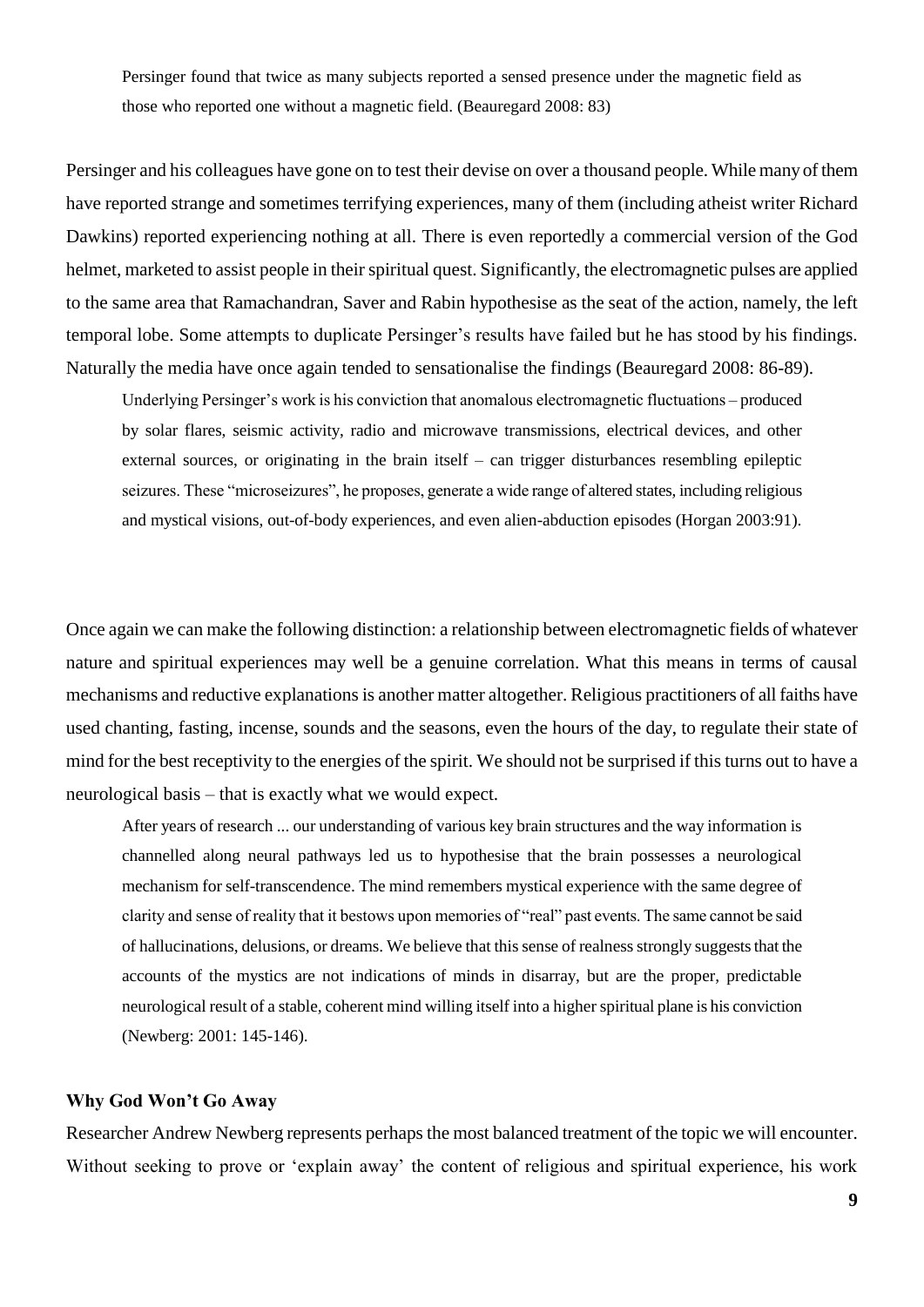represents an attempt to describe what is going on in the brain when such experiences are taking place. Significantly, his conclusions are supported by other researchers such as Beauregard whom we have referenced a number of times so far.

The brain mediates but does not produce RSMEs. There is no scientific evidence showing that delusions or hallucinations produced by a dysfunctional brain can induce the kind of long-term positive changes and psychospiritual transformations that often follow RSMEs. In fact, delusions and hallucinations usually constitute negative experiences from a subjective perspective (Beauregard 2008: 292).

In addition, what all the research we have examined so far represents, despite all the ideological debates, can actually be brought together in an integrated way. Both Newberg and Beauregard have identified a number of areas of the brain that are involved in spiritual experience, including the temporal lobe and limbic system so exaggerated by Ramachandran, Saver and Rabin. We can agree with Boyer that our human evolution has predisposed us to a capacity for religion and with Alper that this has been passed down, albeit not exclusively, through genetically acquired traits. Whether Hamer is correct about gene VMAT2 or not, some genetic mechanisms may well be involved to some extent as may Persinger's electromagnetic fluctuations in the temporal lobe.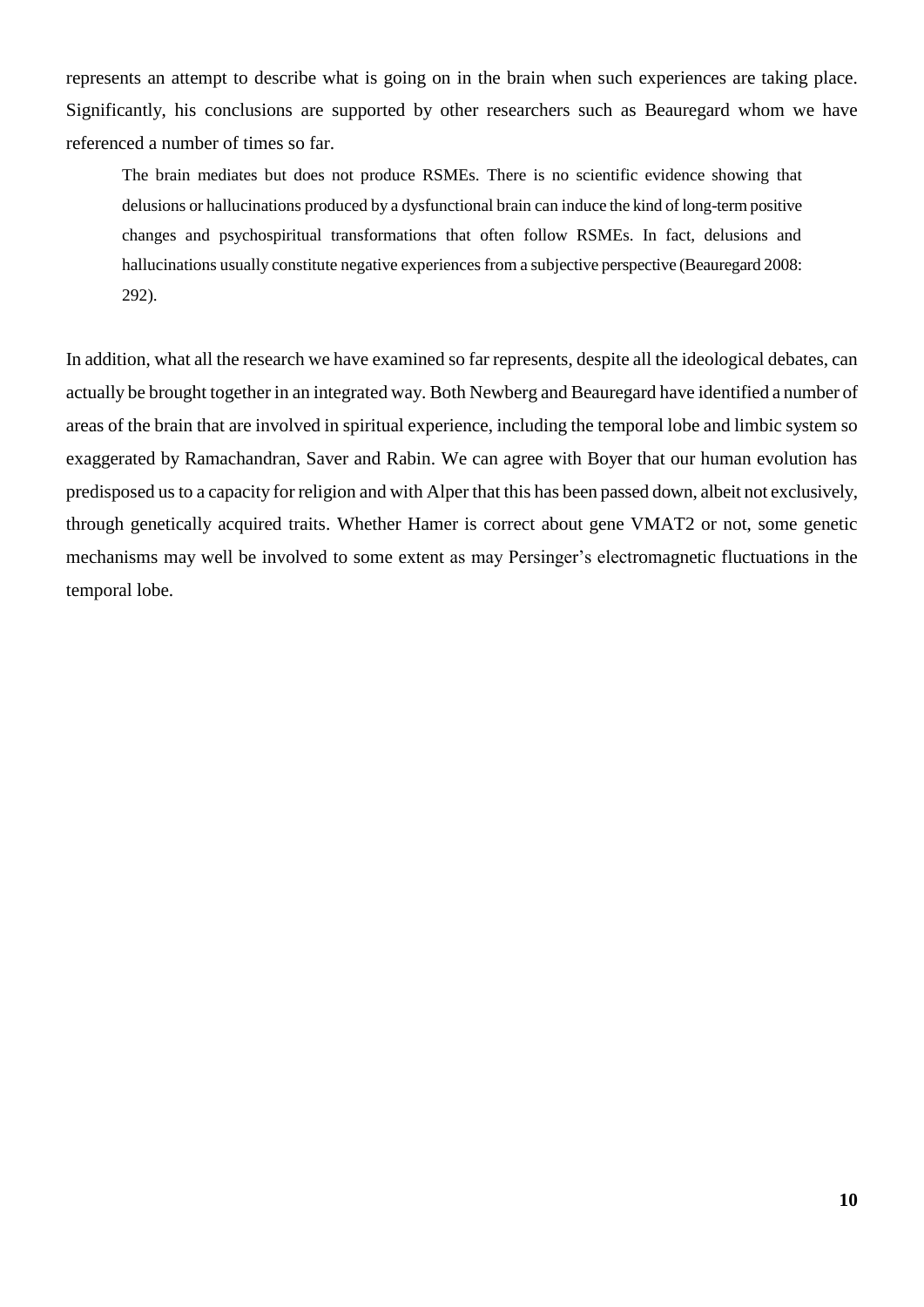# **The Spiritual Brain**

According to Christian philosopher Alvin Platinga:

To show that there are natural processes that produce religious belief does nothing, so far, to discredit it; perhaps God designed us in such a way that it is by virtue of those processes that we come to have knowledge of him. Suppose it could be demonstrated that a certain kind of complex neural stimulation could produce theistic belief…. Clearly, it is possible both that there is an explanation in terms of natural processes of religious belief (perhaps a brain physiological account of what happens when someone holds religious beliefs), and that these beliefs have a perfectly respectable epistemic status (Platinga 2000:145).

So to return to our original question: are we wired for God? The answer seems to be a most definite 'yes' if the claims of neurotheology are carefully considered. While there are many different approaches to the subject, what we have found is that on the whole most of them are fairly 'loaded' philosophically with an ideological agenda, mostly of the materialist variety as attempts not so much to explain spiritual experience but as to explain away the phenomenon. On the other extreme, it has been argued that Beauregard's attempt to provide a non-materialist argument ultimately also succumbs to a mixed agenda; while on the one hand the research and the analysis of the various other theories he provides is extremely useful, his vague defence of the soul is ultimately unsatisfactory. Newberg seems to come closest to a balanced perspective, albeit that his openness to spirituality seems to have earned him some criticism from some of his more tough-minded peers. In the final section below we will examine some alternative approaches, for the sake of completeness, to the question we've been examining, from sources outside the field of neurotheology. For example, here is McIlhenny giving a biblical perspective:

After reading *The Spiritual Brain*, along with a host of similar works, my immediate reaction as a Christian in the Reformed Calvinistic tradition has been, "Well of course humans are hardwired for God; that's exactly what Romans 1 talks about." Whether there is an actual sector of the brain that scientists can identify as the God module (and, frankly, I find Beauregard's refutation of this quite convincing), the apostle Paul presents the reality that all humans—all brains, let us say—know God, and not just any God. The brain is endowed with an intricate "cognitive mechanism" (Plantinga's terminology) to produce a basic belief in the true and living God (McIlhenny 2009:1).

William James, also, is consistently refreshing and eloquent, albeit that his insights come to us from a hundred years ago: something pre-existing in us responds to the mystics because it resonates with what they have touched.

The study of the mystics, the keeping company, however humbly with their minds, brings with it as music or poetry does – but in far greater degree – a strange exhilaration, as if we were brought near to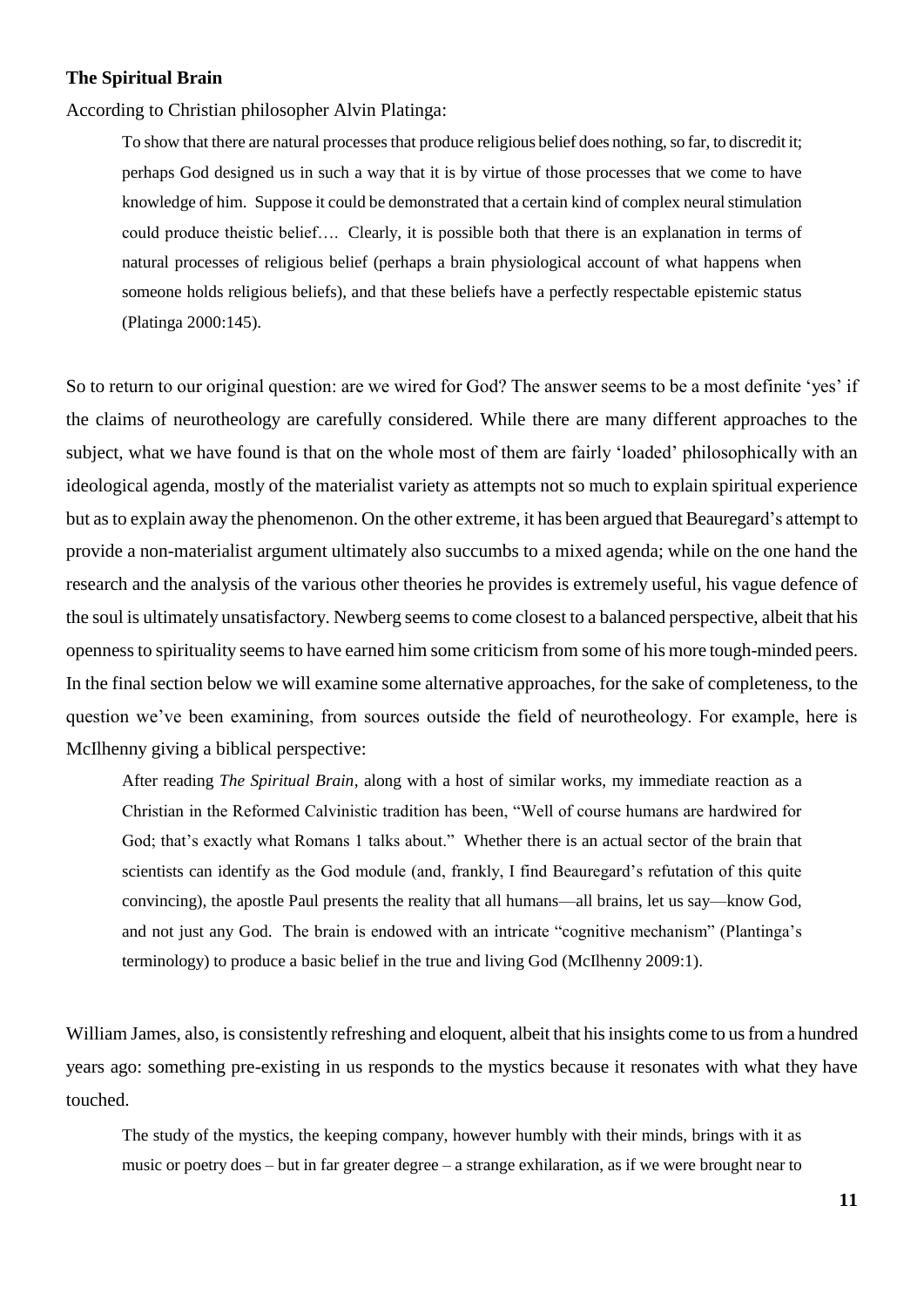some mighty source of Being, were at last on the verge of the secret which we all seek. The symbols displayed, the actual words employed, when we analyse them, are not enough to account for such effect. It is rather that these messages from the waking transcendental self of another, stir our own deeper selves in their sleep (James 1902:80).

#### **Spiritual Evolution**

In a recent publication, psychiatrist and positive psychology pioneer George E. Vaillant, has argued that we are 'wired for faith, hope and love'. Basing his argument on both evolution and brain research, he suggests that there have been three great evolutionary transitions, namely genetic, cultural and psychological. He connects the third evolution to human adult development and positive emotions. While in his view biology provides the underpinnings of positive emotions and spirituality it is clear nonetheless that he is not attempting to reduce the one to the other (Vaillant 2008: 64). His way of thinking provides a respectful nonreductionist approach to the findings we have explored above and a fitting place to conclude.

### **Conclusion**

In conclusion therefore we can draw a distinction between two central claims that constitute the approach of neurotheology. On the one hand there are the various correlations made between spiritual experience of whatever nature and evolutionary development, genetic or neurological. On the other hand there are the unwarranted generalisations to matters of philosophy and theology which various thinkers have made either in support of a materialist or 'non-materialist perspective. What most of the thinkers on the materialism versus non-materialism divide fail to realise is that there is a third way – a way which transcends the monism or dualism which, however much they try to deny it, they fall into. That third way has been called emergent, ecosystemic or holistic and, while it still does not assume the existence of God or spirit, provides a modern yet caring way to think about the mind and the soul. The ‗Emergence of Spirit' is beyond the scope of this paper and I will make some tentative suggestions for a future Research Proposal on this topic in the Appendix.

As human beings we have been blessed with a body as well as a mind and we would not honour faith by neglecting science. Rather we understand that faith begins where science ends, at the limits of what we can know with our minds. Nothing we have examined in this paper either disproves or proves the reality of the object of faith. It most certainly does support the claim that one way or the other, we are most certainly wired for spirit.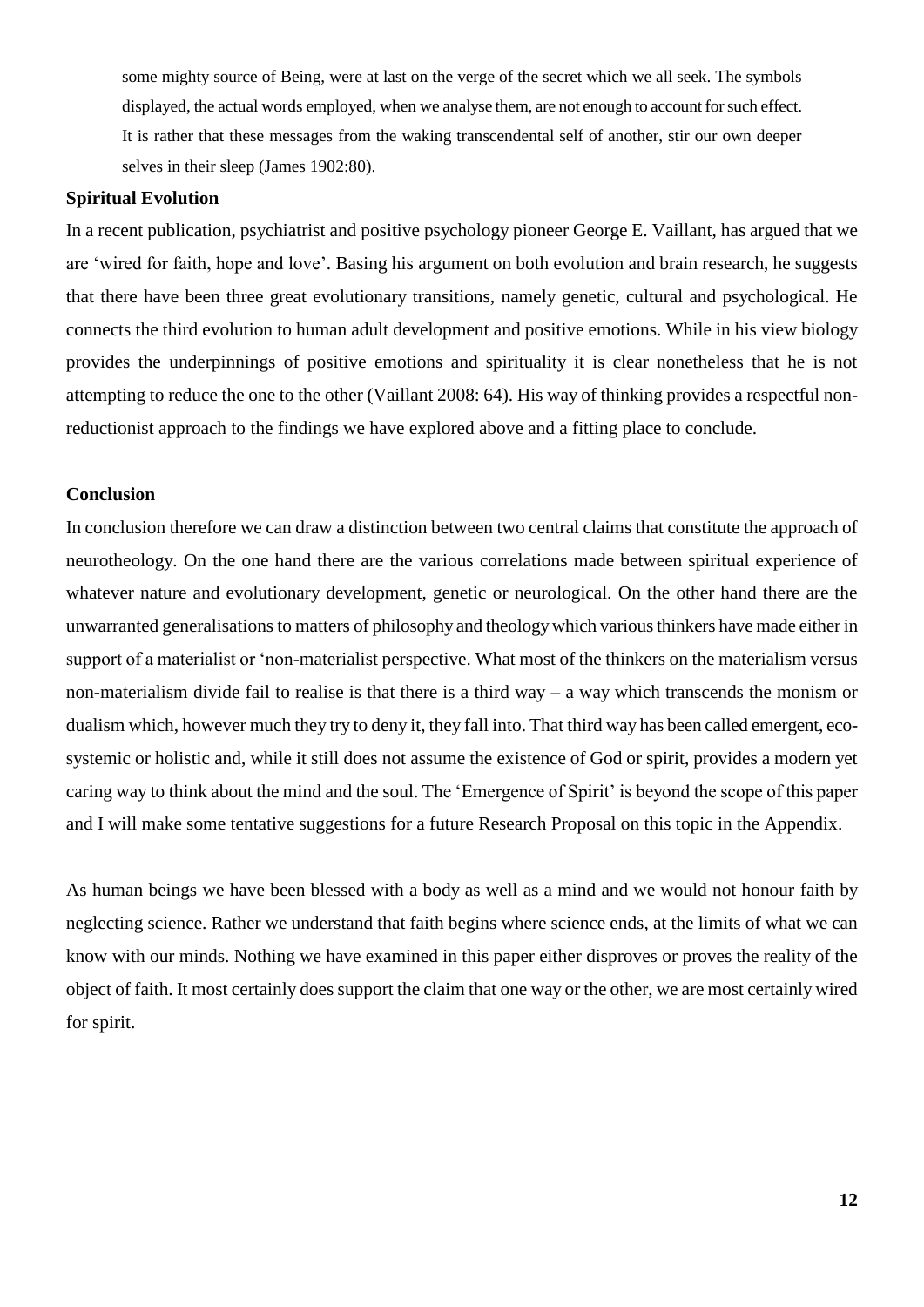#### **BIBLIOGRAPHY**

- Alper, M 2001. *The "God" Part of the Brain: A Scientific Interpretation of Human Spirituality.* New York: Rogue Press.
- Appleyard, B 2007. *Review of "The Spiritual Brain: A Neuroscientist's Case for the Existence of the Soul".* Philadelphia Inquirer Book Review.

http://www.freerepublic.com/focus/f-news/1904947/posts. Accessed on 7<sup>th</sup>August 2009.

Beauregard, M and O'Leary, D 2008. *The Spiritual Brain.* New York: HarperCollins.

Begley, S 2001. *Your Brain on Religion: Mystic visions or brain circuits at work?* Newsweek, May 7, 2001. http://www.cognitiveliberty.org/neuro/neuronewswk.htm Accessed on  $7<sup>th</sup>$ August 2009.

Biello, D 2007. *Searching for God in the Brain*. Scientific American. http://www.sciam.com/article.cfm?id=searching-for-god-in-the-brain. Accessed on  $7<sup>th</sup>$ August 2009.

- Boyer, P 2002. *Religion Explained: the Human Instincts that Fashion Gods, Spirits and Ancestors.* London: Vintage.
- Dawkins, R 1989. *The Selfish Gene.* New York: Oxford University Press.
- Feit, J, S 2003. *Probing Neurotheology"s Brain, Or Critiquing an Emerging Quasi-Science.* www.templeton-cambridge.org/.../jonathon\_scott\_feit\_-\_probing\_neurotheologys\_brain.pdf Accessed on 7th August 2009

Hamer, D 2004. *The God Gene: How Faith is Hardwired into our Genes.* New York: Anchor Books.

- Horgan J 2003. *Rational Mysticism: Spirituality Meets Science in the Age of Enlightenment.* New York: Mariner Books.
- James, W 1902. *The Varieties of Religious Experience.* New York: Random House.
- Johnson, G 2007. *God is in the Dendrites: Can "Neurotheology" Bridge the Gap between Religion and Science?* http://www.slate.com/id/2165026/ Accessed on 7<sup>th</sup> August 2009.
- McIlhenny, R 2009. *The Spiritual Brain without God: Possible? A Review of "The Spiritual Brain: A Neuroscientist"s Case for the Existence of the Soul by Mario Beauregard and Denyse O"Leary".* http://www.metanexus.net/magazine/tabid/68/id/10873/Default.aspx Accessed on7<sup>th</sup> August 2009.
- Newberg, A, D'Aquili, E, & Rause, V 2001. *Why God Won"t Go Away: Brain Science and the Biology of Belief.* New York: Ballantine Books.
- "Neurotheology." Wikipedia, The Free Encyclopaedia. 22 July 2004, 10:55 UTC. Wikimedia Foundation, Inc.  $\lt$  http://en.wikipedia.org/wiki/Neurotheology>. Accessed on  $7<sup>th</sup>$  August 2009.

Platinga, A 2000. *Warranted Christian Belief.* Oxford: Oxford University Press.